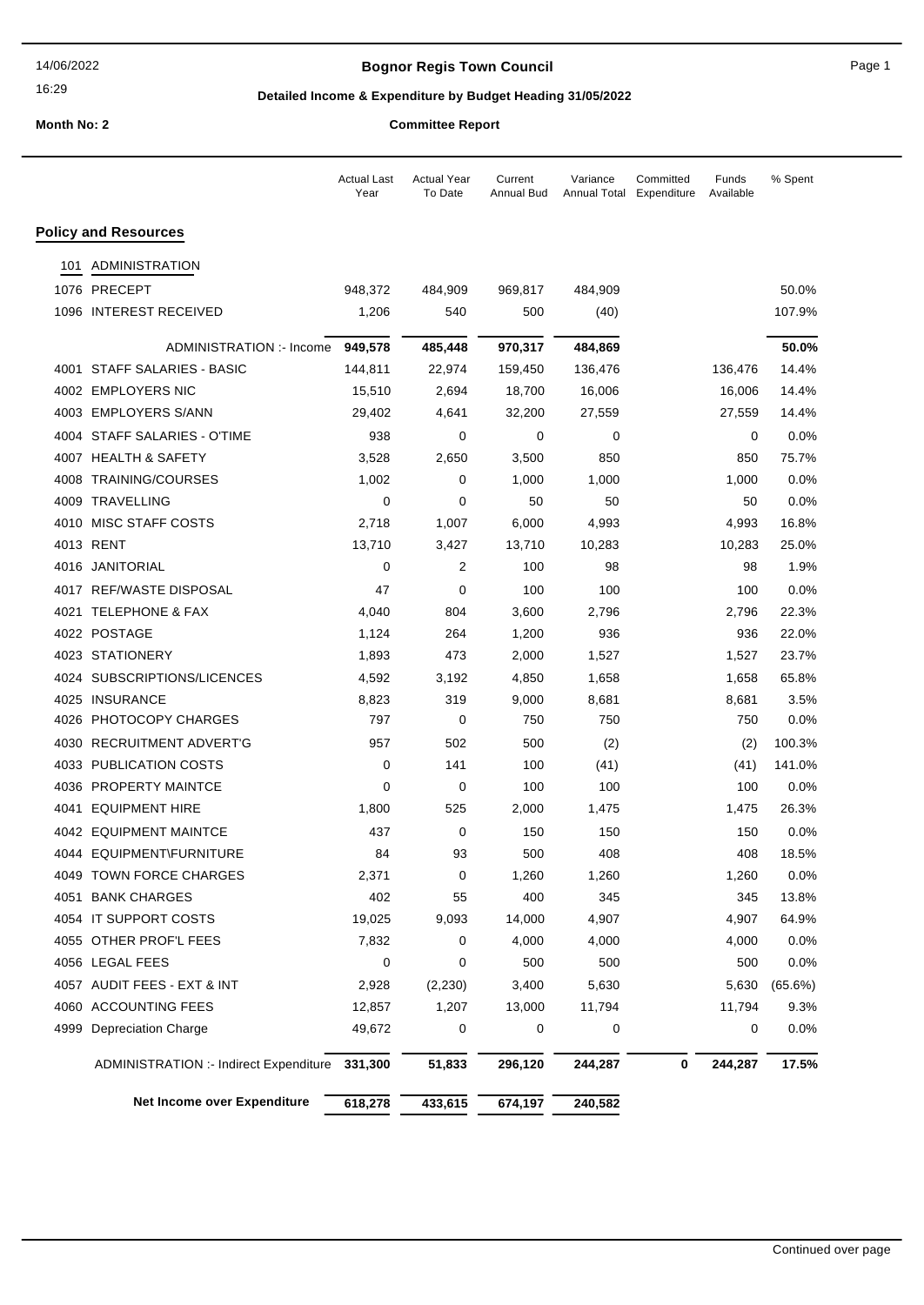## **Bognor Regis Town Council Connect Connect Page 2** Page 2

## **Detailed Income & Expenditure by Budget Heading 31/05/2022**

|      |                                                   | <b>Actual Last</b><br>Year | <b>Actual Year</b><br>To Date | Current<br>Annual Bud | Variance<br>Annual Total | Committed<br>Expenditure | Funds<br>Available | % Spent |
|------|---------------------------------------------------|----------------------------|-------------------------------|-----------------------|--------------------------|--------------------------|--------------------|---------|
| 102  | <b>CIVIC ACTIVITIES</b>                           |                            |                               |                       |                          |                          |                    |         |
| 1070 | MISCELLANEOUS INCOME                              | 0                          | 1,035                         | 0                     | (1,035)                  |                          |                    | $0.0\%$ |
| 1207 | <b>TOWN CRIER INCOME</b>                          | 360                        | 0                             | 300                   | 300                      |                          |                    | 0.0%    |
|      | CIVIC ACTIVITIES :- Income                        | 360                        | 1,035                         | 300                   | (735)                    |                          |                    | 345.0%  |
| 4008 | <b>TRAINING/COURSES</b>                           | 358                        | 0                             | 1,000                 | 1,000                    |                          | 1,000              | 0.0%    |
| 4009 | <b>TRAVELLING</b>                                 | $\mathbf 0$                | 0                             | 100                   | 100                      |                          | 100                | 0.0%    |
|      | 4024 SUBSCRIPTIONS/LICENCES                       | 0                          | 0                             | 100                   | 100                      | 100                      | 0                  | 100.0%  |
| 4035 | NEWSLETTER                                        | 2,345                      | 1,934                         | 3,000                 | 1,066                    |                          | 1,066              | 64.5%   |
| 4040 | <b>PROPERTY HIRE</b>                              | (20)                       | (4, 927)                      | 0                     | 4,927                    |                          | 4,927              | 0.0%    |
| 4049 | <b>TOWN FORCE CHARGES</b>                         | 2,442                      | 303                           | 1,573                 | 1,271                    |                          | 1,271              | 19.2%   |
| 4065 | <b>ELECTION COSTS</b>                             | 0                          | 16,041                        | 6,000                 | (10, 041)                |                          | (10, 041)          | 267.3%  |
| 4201 | <b>MAYOR'S ALLOWANCE</b>                          | 3,000                      | $\mathbf 0$                   | 3,000                 | 3,000                    |                          | 3,000              | 0.0%    |
| 4203 | <b>CIVIC FUND</b>                                 | 634                        | 1,135                         | 2,000                 | 865                      |                          | 865                | 56.8%   |
| 4204 | <b>CLLRS EXPENSES/ALLNCES</b>                     | 8,392                      | 1,370                         | 8,800                 | 7,430                    |                          | 7,430              | 15.6%   |
| 4206 | <b>Council Website</b>                            | 415                        | 345                           | 500                   | 155                      |                          | 155                | 69.0%   |
| 4207 | <b>TOWN CRIER COSTS</b>                           | 616                        | 133                           | 2,000                 | 1,867                    |                          | 1,867              | 6.7%    |
| 4208 | <b>Town Crier Competition</b>                     | $\mathbf 0$                | 104                           | 0                     | (104)                    |                          | (104)              | 0.0%    |
| 4997 | Deferred Grants Offset                            | (280)                      | 0                             | 0                     | 0                        |                          | 0                  | 0.0%    |
| 4999 | <b>Depreciation Charge</b>                        | 566                        | 0                             | 0                     | $\mathbf 0$              |                          | 0                  | 0.0%    |
| 5022 | Tfr to EMR Election Fund                          | 5,000                      | 6,000                         | 0                     | (6,000)                  |                          | (6,000)            | 0.0%    |
| 5050 | Tfr to EMR Training (Cllrs)                       | 642                        | 0                             | 0                     | 0                        |                          | 0                  | 0.0%    |
| 5062 | Tfr to EMR Town Crier                             | 1,744                      | 0                             | 300                   | 300                      |                          | 300                | $0.0\%$ |
|      | 5122 Tfr from EMR Election Fund                   | 0                          | (16,041)                      | 0                     | 16,041                   |                          | 16,041             | 0.0%    |
|      | CIVIC ACTIVITIES :- Indirect Expenditure          | 25,854                     | 6,397                         | 28,373                | 21,976                   | 100                      | 21,876             | 22.9%   |
|      | Net Income over Expenditure                       | (25, 494)                  | (5, 362)                      | (28, 073)             | (22, 711)                |                          |                    |         |
| 103  | <b>Mayors Charity Activities</b>                  |                            |                               |                       |                          |                          |                    |         |
|      | 1250 MAYOR'S CHARITY REC'S                        | 293                        | 1,591                         | 0                     | (1,591)                  |                          |                    | $0.0\%$ |
|      | Mayors Charity Activities :- Income               | 293                        | 1,591                         | 0                     | (1, 591)                 |                          |                    |         |
|      | 4250 MAYOR'S CHARITY PMTS                         | 293                        | 1,591                         | 0                     | (1, 591)                 |                          | (1,591)            | 0.0%    |
|      | Mayors Charity Activities :- Indirect Expenditure | 293                        | 1,591                         | 0                     | (1, 591)                 | $\mathbf 0$              | (1, 591)           |         |
|      | Net Income over Expenditure                       | (1)                        | 0                             | $\mathbf 0$           | 0                        |                          |                    |         |
| 104  | PROJECTS & EVENTS                                 |                            |                               |                       |                          |                          |                    |         |
|      | 4001 STAFF SALARIES - BASIC                       | 139,263                    | 22,218                        | 155,400               | 133,182                  |                          | 133,182            | 14.3%   |
|      | 4002 EMPLOYERS NIC                                | 13,815                     | 2,395                         | 16,750                | 14,355                   |                          | 14,355             | 14.3%   |
|      | 4003 EMPLOYERS S/ANN                              | 24,897                     | 4,597                         | 26,750                | 22,153                   |                          | 22,153             | 17.2%   |
|      | 4004 STAFF SALARIES - O'TIME                      | 390                        | 539                           | 0                     | (539)                    |                          | (539)              | 0.0%    |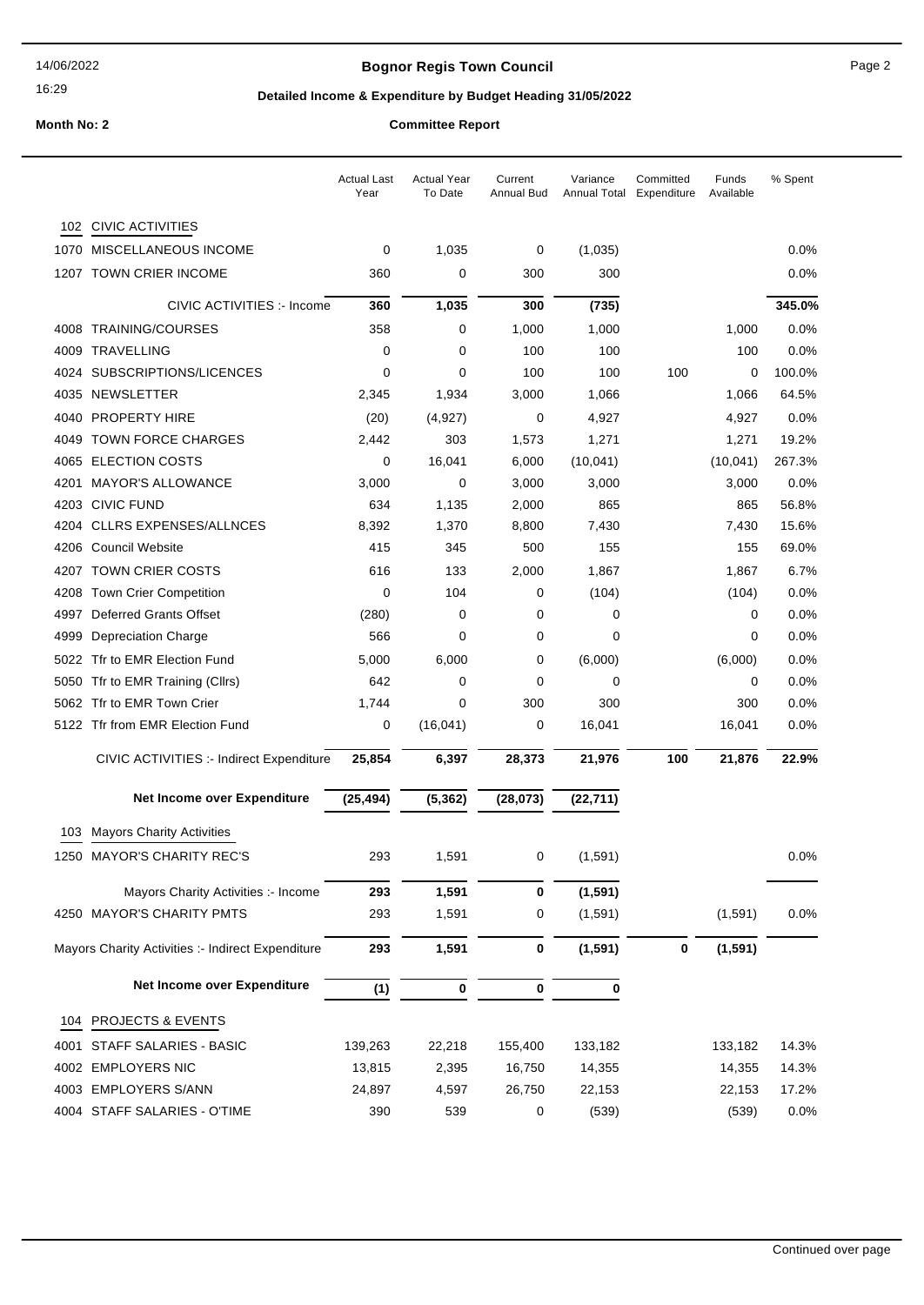## **Bognor Regis Town Council** Page 3

16:29

# **Detailed Income & Expenditure by Budget Heading 31/05/2022**

|      |                                                   | <b>Actual Last</b><br>Year | <b>Actual Year</b><br>To Date | Current<br>Annual Bud | Variance<br>Annual Total | Committed<br>Expenditure | Funds<br>Available | % Spent       |
|------|---------------------------------------------------|----------------------------|-------------------------------|-----------------------|--------------------------|--------------------------|--------------------|---------------|
|      | 4008 TRAINING/COURSES                             | 1,055                      | 230                           | 500                   | 270                      |                          | 270                | 46.0%         |
| 4009 | TRAVELLING                                        | 0                          | $\mathbf 0$                   | 200                   | 200                      |                          | 200                | 0.0%          |
|      | 4010 MISC STAFF COSTS                             | 41                         | 10                            | 50                    | 40                       |                          | 40                 | 20.0%         |
| 4042 | <b>EQUIPMENT MAINTCE</b>                          | 280                        | 0                             | 500                   | 500                      |                          | 500                | 0.0%          |
| 4044 | EQUIPMENT\FURNITURE                               | $\mathbf 0$                | 674                           | 50                    | (624)                    |                          |                    | (624) 1348.3% |
| 4049 | <b>TOWN FORCE CHARGES</b>                         | 2,140                      | 396                           | 1,292                 | 896                      |                          | 896                | 30.7%         |
| 4130 | <b>TOWN GUIDE</b>                                 | 0                          | 0                             | 3,000                 | 3,000                    |                          | 3,000              | 0.0%          |
| 4133 | <b>TOURISM BOARD PROJECT</b>                      | 0                          | 0                             | 2,000                 | 2,000                    |                          | 2,000              | 0.0%          |
| 4338 | <b>BILLY BULB MAINTENANCE</b>                     | 17                         | 0                             | 0                     | 0                        |                          | 0                  | 0.0%          |
| 4339 | <b>LAMPOST BANNER MAINTENANCE</b>                 | 0                          | 0                             | 3,000                 | 3,000                    |                          | 3,000              | 0.0%          |
|      | 4402 TOURISM & EVENTS SUPPORT                     | 1,012                      | 0                             | 1,000                 | 1,000                    |                          | 1,000              | 0.0%          |
| 5030 | Tfr to EMR P&R Projects                           | 5,000                      | 0                             | 0                     | 0                        |                          | 0                  | 0.0%          |
| 5061 | Tfr to EMR Training (Staff)                       | 360                        | $\mathbf 0$                   | 0                     | 0                        |                          | 0                  | 0.0%          |
| 5161 | Tfr from EMR Training (Staff)                     | (895)                      | 0                             | 0                     | 0                        |                          | 0                  | 0.0%          |
|      | PROJECTS & EVENTS :- Indirect Expenditure 187,375 |                            | 31,060                        | 210,492               | 179,432                  | 0                        | 179,432            | 14.8%         |
|      | <b>Net Expenditure</b>                            | (187, 375)                 | (31,060)                      | (210, 492)            | (179, 432)               |                          |                    |               |
| 105  | <b>TOWN FORCE</b>                                 |                            |                               |                       |                          |                          |                    |               |
| 1020 | FEE INCOME 3RD PARTY                              | 24,790                     | 2,621                         | 20,000                | 17,379                   |                          |                    | 13.1%         |
|      | 1040 SPONSORSHIP INCOME                           | 600                        | 100                           | 600                   | 500                      |                          |                    | 16.7%         |
|      |                                                   |                            |                               |                       |                          |                          |                    |               |
|      | TOWN FORCE :- Income                              | 25,390                     | 2,721                         | 20,600                | 17,879                   |                          |                    | 13.2%         |
| 4001 | STAFF SALARIES - BASIC                            | 77,244                     | 11,171                        | 94,200                | 83,029                   |                          | 83,029             | 11.9%         |
|      | 4002 EMPLOYERS NIC                                | 6,836                      | 1,121                         | 8,900                 | 7,779                    | 7,600                    | 179                | 98.0%         |
| 4003 | <b>EMPLOYERS S/ANN</b>                            | 11,313                     | 2,891                         | 11,400                | 8,509                    |                          | 8,509              | 25.4%         |
|      | 4004 STAFF SALARIES - O'TIME                      | 2,206                      | 953                           | 5,400                 | 4,447                    |                          | 4,447              | 17.6%         |
|      | 4006 PROTECTIVE CLOTHING                          | 1,717                      | 485                           | 1,000                 | 515                      |                          | 515                | 48.5%         |
| 4007 | <b>HEALTH &amp; SAFETY</b>                        | 2,532                      | 547                           | 1,250                 | 703                      |                          | 703                | 43.8%         |
|      | 4008 TRAINING/COURSES                             | 985                        | 0                             | 2,000                 | 2,000                    |                          | 2,000              | 0.0%          |
|      | 4009 TRAVELLING                                   | 64                         | 0                             | 150                   | 150                      |                          | 150                | 0.0%          |
|      | 4011 RATES                                        | 7,111                      | 7,111                         | 7,350                 | 239                      |                          | 239                | 96.7%         |
|      | 4012 WATER RATES                                  | 214                        | 24                            | 250                   | 226                      |                          | 226                | 9.4%          |
|      | 4013 RENT                                         | 17,438                     | 0                             | 17,450                | 17,450                   |                          | 17,450             | 0.0%          |
|      | 4014 ELECTRICITY                                  | 327                        | 47                            | 200                   | 153                      |                          | 153                | 23.6%         |
|      | 4015 GAS                                          | 134                        | 13                            | 100                   | 87                       |                          | 87                 | 12.9%         |
|      | 4016 JANITORIAL                                   | 209                        | 41                            | 150                   | 109                      |                          | 109                | 27.2%         |
|      | 4017 REF/WASTE DISPOSAL                           | 31                         | 0                             | 50                    | 50                       |                          | 50                 | 0.0%          |
|      | 4021 TELEPHONE & FAX                              | 1,184                      | 237                           | 1,200                 | 963                      |                          | 963                | 19.8%         |
|      | 4023 STATIONERY                                   | 185                        | 0                             | 0                     | 0                        |                          | 0                  | 0.0%          |
|      | 4025 INSURANCE                                    | 876                        | 0                             | 1,000                 | 1,000                    |                          | 1,000              | 0.0%          |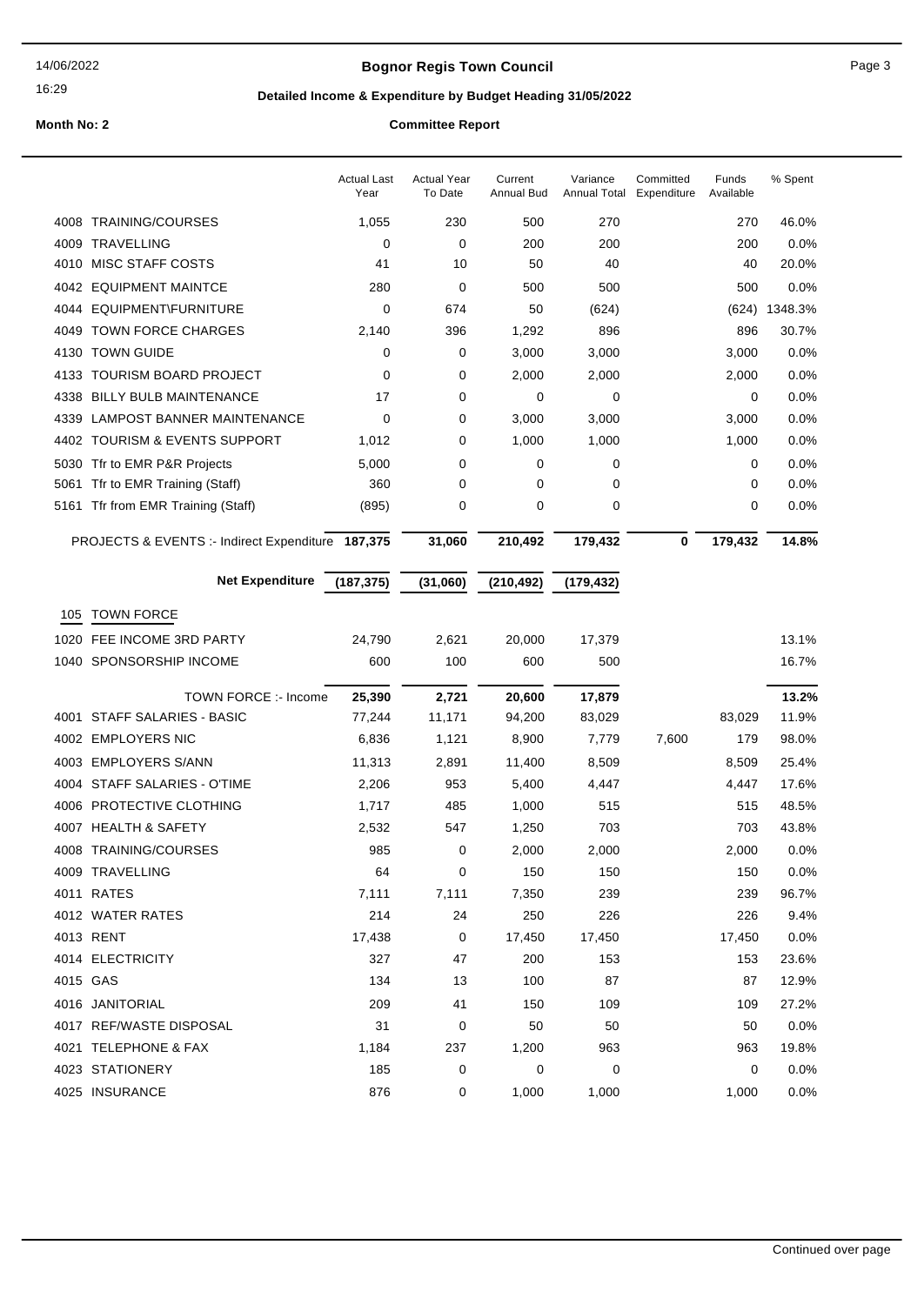## **Bognor Regis Town Council Connect Connect Page 4**

16:29

## **Detailed Income & Expenditure by Budget Heading 31/05/2022**

|      |                                            | <b>Actual Last</b><br>Year | <b>Actual Year</b><br>To Date | Current<br><b>Annual Bud</b> | Variance<br>Annual Total | Committed<br>Expenditure | Funds<br>Available | % Spent |
|------|--------------------------------------------|----------------------------|-------------------------------|------------------------------|--------------------------|--------------------------|--------------------|---------|
|      | 4027 SECURITY COSTS                        | 115                        | 0                             | 250                          | 250                      |                          | 250                | 0.0%    |
| 4030 | <b>RECRUITMENT ADVERT'G</b>                | 0                          | 251                           | 0                            | (251)                    |                          | (251)              | 0.0%    |
| 4036 | <b>PROPERTY MAINTCE</b>                    | 965                        | 155                           | 1,000                        | 845                      |                          | 845                | 15.5%   |
| 4041 | <b>EQUIPMENT HIRE</b>                      | 60                         | 0                             | 150                          | 150                      |                          | 150                | 0.0%    |
|      | 4042 EQUIPMENT MAINTCE                     | 595                        | 0                             | 2,000                        | 2,000                    |                          | 2,000              | 0.0%    |
| 4043 | <b>VEHICLE MAINTENANCE</b>                 | 3,716                      | 350                           | 4,000                        | 3,650                    |                          | 3,650              | 8.7%    |
| 4044 | <b>EQUIPMENT\FURNITURE</b>                 | 1,716                      | 57                            | 1,500                        | 1,443                    |                          | 1,443              | 3.8%    |
| 4046 | <b>VEHICLE FUEL</b>                        | 2,789                      | 560                           | 4,000                        | 3,440                    |                          | 3,440              | 14.0%   |
|      | 4047 VEHICLE LIC\INSURANCE                 | 2,983                      | 0                             | 3,500                        | 3,500                    |                          | 3,500              | 0.0%    |
| 4048 | <b>TOWN FORCE MATERIALS</b>                | 134                        | 74                            | 250                          | 176                      |                          | 176                | 29.6%   |
| 4049 | <b>TOWN FORCE CHARGES</b>                  | (56,040)                   | (12, 749)                     | (53,603)                     | (40, 854)                |                          | (40, 854)          | 23.8%   |
| 4053 | <b>BAD &amp; DOUBTFUL DEBTS</b>            | 4                          | 0                             | 0                            | 0                        |                          | 0                  | 0.0%    |
| 4999 | <b>Depreciation Charge</b>                 | 14,975                     | 0                             | 0                            | 0                        |                          | 0                  | 0.0%    |
| 5061 | Tfr to EMR Training (Staff)                | 1,015                      | 0                             | 0                            | 0                        |                          | 0                  | 0.0%    |
| 5151 | Tfr from EMR Equipment - TF                | (782)                      | 0                             | 0                            | 0                        |                          | 0                  | 0.0%    |
|      | <b>TOWN FORCE :- Indirect Expenditure</b>  | 102,849                    | 13,340                        | 115,097                      | 101,757                  | 7,600                    | 94,157             | 18.2%   |
|      | Net Income over Expenditure                | (77, 459)                  | (10, 619)                     | (94, 497)                    | (83, 878)                |                          |                    |         |
| 106  | <b>B R Parking Scheme</b>                  |                            |                               |                              |                          |                          |                    |         |
| 4049 | <b>TOWN FORCE CHARGES</b>                  | 17                         | 0                             | 0                            | 0                        |                          | 0                  | 0.0%    |
|      | 4350 PARKING CONTRIBUTION ADC              | 21,000                     | (7,000)                       | 21,000                       | 28,000                   |                          | 28,000             | (33.3%) |
|      | B R Parking Scheme :- Indirect Expenditure | 21,017                     | (7,000)                       | 21,000                       | 28,000                   | 0                        | 28,000             | (33.3%) |
|      | <b>Net Expenditure</b>                     | (21, 017)                  | 7,000                         | (21,000)                     | (28,000)                 |                          |                    |         |
| 107  | <b>GRANT AID</b>                           |                            |                               |                              |                          |                          |                    |         |
| 1078 | <b>GRANT - Flexible Communities F</b>      | 38,145                     | 0                             | 37,500                       | 37,500                   |                          |                    | 0.0%    |
| 1086 | <b>GRANTS ADC MATCHED FUNDING</b>          | 0                          | 12,500                        | 0                            | (12,500)                 |                          |                    | 0.0%    |
|      |                                            |                            |                               |                              |                          |                          |                    |         |
|      | <b>GRANT AID :- Income</b>                 | 38,145                     | 12,500                        | 37,500                       | 25,000                   |                          |                    | 33.3%   |
|      | 4031 OTHER ADVERTISING                     | 0                          | 0                             | 200                          | 200                      |                          | 200                | 0.0%    |
|      | 4049 TOWN FORCE CHARGES                    | 0                          | 0                             | 88                           | 88                       |                          | 88                 | 0.0%    |
|      | 4750 GRANT AID                             | 52,247                     | 59,871                        | 46,000                       | (13, 871)                |                          | (13, 871)          | 130.2%  |
|      | 4757 GRANT AID - SEAFRONT LIGHTS           | 9,000                      | 9,000                         | 9,000                        | 0                        |                          | 0                  | 100.0%  |
|      | 4758 GRANT AID - WEST TRADERS              | 0                          | 0                             | 2,500                        | 2,500                    |                          | 2,500              | 0.0%    |
| 4761 | <b>GRANT AID - M T G S Flexible C</b>      | 38,145                     | 0                             | 37,500                       | 37,500                   |                          | 37,500             | 0.0%    |
|      | 4762 GRANT AID - REGENERATION BOARD        | 0                          | 4,500                         | 4,500                        | 0                        |                          | 0                  | 100.0%  |
|      | 4763 GRANT AID -MATCHED FUNDING            | 0                          | 6,820                         | 0                            | (6, 820)                 |                          | (6, 820)           | 0.0%    |
|      | 5133 Tfr from EMR Grant Aid                | (5,000)                    | (14, 350)                     | 0                            | 14,350                   |                          | 14,350             | 0.0%    |
|      | <b>GRANT AID :- Indirect Expenditure</b>   | 94,392                     | 65,841                        | 99,788                       | 33,947                   | 0                        | 33,947             | 66.0%   |
|      | Net Income over Expenditure                | (56, 247)                  | (53, 341)                     | (62, 288)                    | (8,947)                  |                          |                    |         |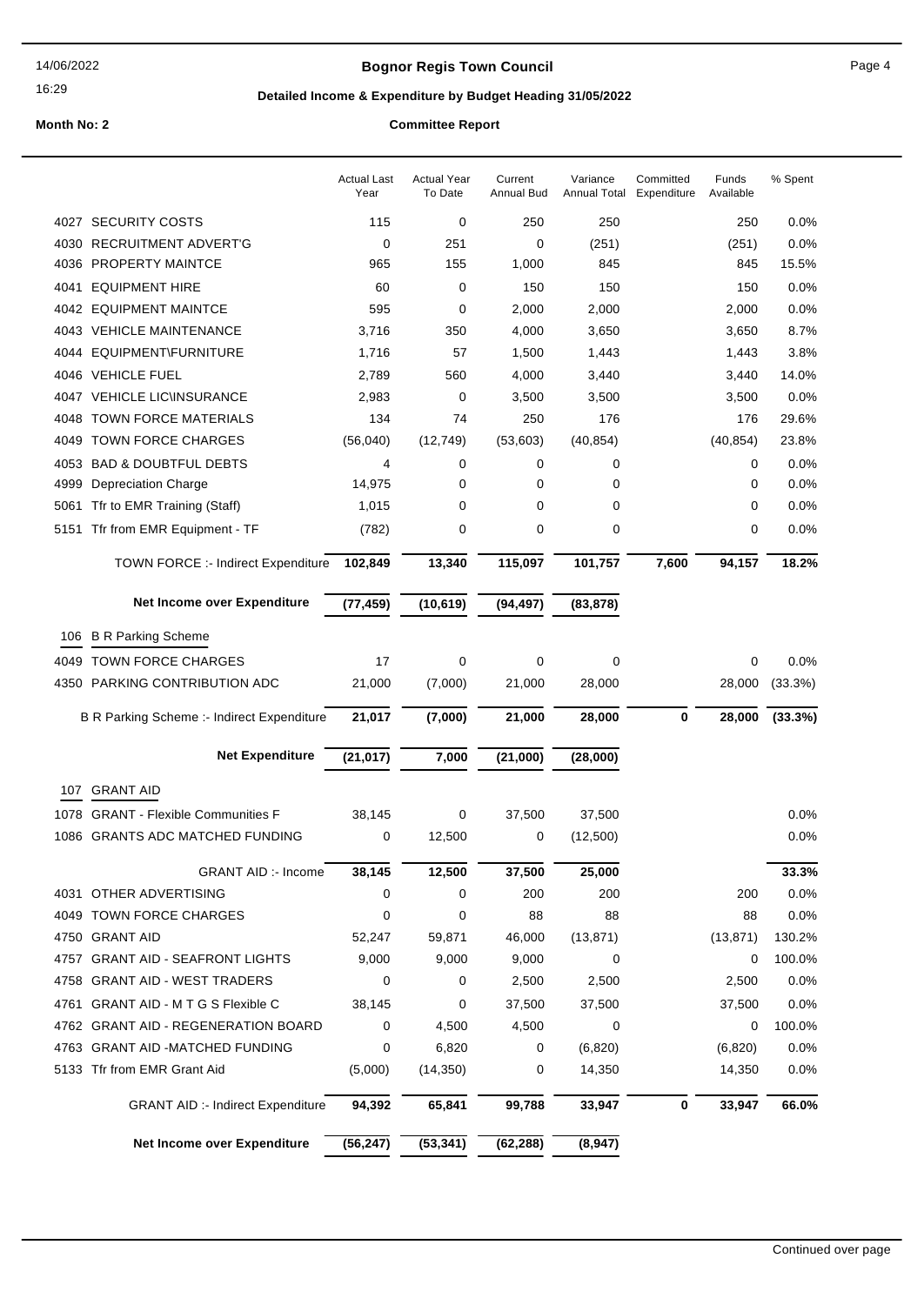## **Bognor Regis Town Council Connect Connect Page 5**

## **Detailed Income & Expenditure by Budget Heading 31/05/2022**

|      |                                                        | <b>Actual Last</b><br>Year | <b>Actual Year</b><br>To Date | Current<br>Annual Bud | Variance<br>Annual Total | Committed<br>Expenditure | Funds<br>Available | % Spent |
|------|--------------------------------------------------------|----------------------------|-------------------------------|-----------------------|--------------------------|--------------------------|--------------------|---------|
| 108  | <b>P &amp; R PARTNERSHIP FUNDING</b>                   |                            |                               |                       |                          |                          |                    |         |
|      | 4049 TOWN FORCE CHARGES                                | 0                          | 0                             | 6                     | 6                        |                          | 6                  | 0.0%    |
|      | 4702 BUSINESS WARDENS PP                               | 10,000                     | 10,000                        | 10,000                | 0                        |                          | 0                  | 100.0%  |
|      | 4706 C.C.T.V. PP                                       | 2,000                      | 2,000                         | 2,000                 | 0                        |                          | 0                  | 100.0%  |
|      | 4751 HERITAGE VISION BOARD COSTS                       | 4,205                      | 0                             | 0                     | 0                        |                          | 0                  | 0.0%    |
|      | 5157 Tfr from EMR Heritage Vison B                     | (4,205)                    | 0                             | 0                     | 0                        |                          | 0                  | 0.0%    |
|      | P & R PARTNERSHIP FUNDING :- Indirect<br>Expenditure   | 12,000                     | 12,000                        | 12,006                | 6                        | 0                        | 6                  | 100.0%  |
|      | <b>Net Expenditure</b>                                 | (12,000)                   | (12,000)                      | (12,006)              | (6)                      |                          |                    |         |
|      | 109 P & R CAPITAL                                      |                            |                               |                       |                          |                          |                    |         |
| 1085 | CiL Income                                             | 725                        | 0                             | 0                     | 0                        |                          |                    | 0.0%    |
|      | 1089 BPCL Management Fees Rec'd                        | 36,000                     | 9,000                         | 48,000                | 39,000                   |                          |                    | 18.8%   |
|      | 1091 ASSET SALE PROCEEDS                               | 1,000                      | 0                             | 0                     | 0                        |                          |                    | 0.0%    |
|      | P & R CAPITAL :- Income                                | 37,725                     | 9,000                         | 48,000                | 39,000                   |                          |                    | 18.8%   |
| 4071 | Loan Capital Repaid                                    | 56,907                     | 0                             | 58,649                | 58,649                   |                          | 58,649             | 0.0%    |
|      | 4072 Loan Interest Payable                             | 32,106                     | 0                             | 30,364                | 30,364                   |                          | 30,364             | 0.0%    |
| 4909 | CP TOWN FORCE VEH/EQPT                                 | (0)                        | 0                             | 0                     | 0                        |                          | 0                  | 0.0%    |
| 4970 | ROLLING CAPITAL PROGRAMME                              | 60,000                     | 0                             | 30,000                | 30,000                   |                          | 30,000             | 0.0%    |
| 4992 | <b>Funding from Rolling Capital</b>                    | (42, 768)                  | 0                             | 0                     | 0                        |                          | 0                  | 0.0%    |
|      | 4998 Assets Capitalised                                | 43,768                     | 0                             | 0                     | 0                        |                          | 0                  | 0.0%    |
| 5001 | NBV of Asset Disposals                                 | 1,160                      | 0                             | 0                     | 0                        |                          | 0                  | $0.0\%$ |
|      | 5064 Tfr to EMR CiL 2020-21                            | 725                        | 0                             | 0                     | 0                        |                          | 0                  | 0.0%    |
|      | P & R CAPITAL :- Indirect Expenditure                  | 151,898                    | 0                             | 119,013               | 119,013                  | 0                        | 119,013            | 0.0%    |
|      | Net Income over Expenditure                            | (114, 173)                 | 9,000                         | (71, 013)             | (80, 013)                |                          |                    |         |
| 110  | STREET SCENE ENH'T BRTC                                |                            |                               |                       |                          |                          |                    |         |
|      | 1020 FEE INCOME 3RD PARTY                              | 2,505                      | 0                             | 2,500                 | 2,500                    |                          |                    | 0.0%    |
|      | 1080 DONATIONS RECEIVED                                | 750                        | 750                           | 0                     | (750)                    |                          |                    | 0.0%    |
|      | STREET SCENE ENH'T BRTC :- Income                      | 3,255                      | 750                           | 2,500                 | 1,750                    |                          |                    | 30.0%   |
|      | 4048 TOWN FORCE MATERIALS                              | 3,866                      | 69                            | 0                     | (69)                     |                          | (69)               | 0.0%    |
|      | 4049 TOWN FORCE CHARGES                                | 9,466                      | 1,188                         | 4,736                 | 3,548                    |                          | 3,548              | 25.1%   |
|      | 5142 Tfr from EMR Street Scene                         | (723)                      | 0                             | 0                     | 0                        |                          | 0                  | 0.0%    |
|      | STREET SCENE ENH'T BRTC :- Indirect Expenditure 12,608 |                            | 1,257                         | 4,736                 | 3,479                    | $\bf{0}$                 | 3,479              | 26.5%   |
|      | Net Income over Expenditure                            | (9, 353)                   | (507)                         | (2, 236)              | (1,729)                  |                          |                    |         |
|      | Policy and Resources :- Income                         | 1,054,746                  | 513,045                       | 1,079,217             | 566,172                  |                          |                    | 47.5%   |
|      | Expenditure                                            | 939,585                    | 176,319                       | 906,625               | 730,306                  | 7,700                    | 722,606            | 20.3%   |
|      | <b>Movement to/(from) Gen Reserve</b>                  | 115,161                    | 336,726                       |                       |                          |                          |                    |         |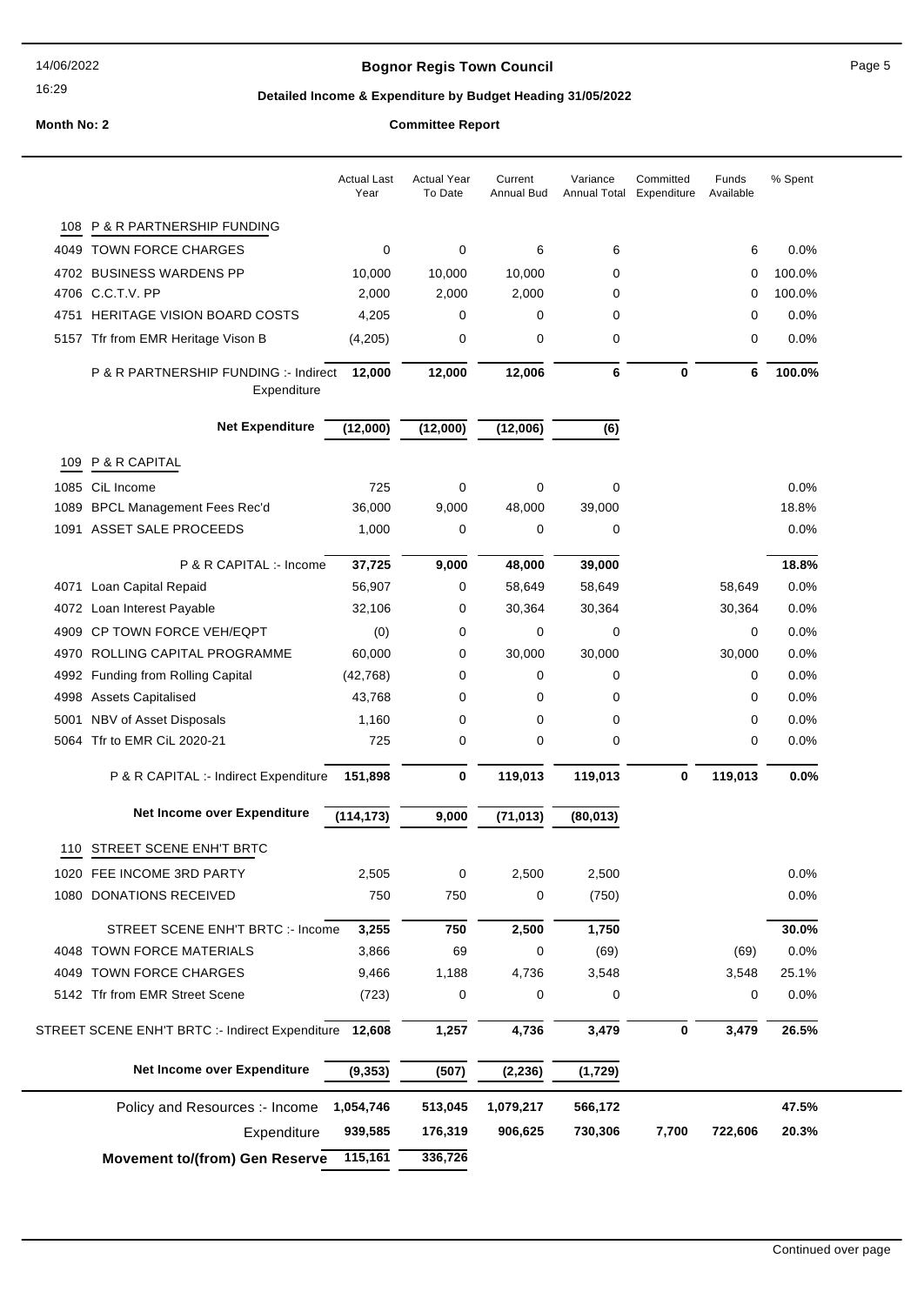## **Bognor Regis Town Council** Page 6

## **Detailed Income & Expenditure by Budget Heading 31/05/2022**

|      |                                          | Actual Last<br>Year | <b>Actual Year</b><br>To Date | Current<br>Annual Bud | Variance<br>Annual Total | Committed<br>Expenditure | Funds<br>Available | % Spent |
|------|------------------------------------------|---------------------|-------------------------------|-----------------------|--------------------------|--------------------------|--------------------|---------|
|      | <b>Community Eng't &amp; Environment</b> |                     |                               |                       |                          |                          |                    |         |
| 204  | <b>FLORAL DISPLAYS</b>                   |                     |                               |                       |                          |                          |                    |         |
| 1038 | <b>BRIB TROPHY SPONSORSHIP</b>           | 0                   | 198                           | 0                     | (198)                    |                          |                    | $0.0\%$ |
| 1039 | MAINTENANCE INCOME                       | 4,300               | 0                             | 4,300                 | 4,300                    |                          |                    | 0.0%    |
|      | 1040 SPONSORSHIP INCOME                  | 10,735              | 7,415                         | 2,500                 | (4, 915)                 |                          |                    | 296.6%  |
|      | FLORAL DISPLAYS :- Income                | 15,035              | 7,612                         | 6,800                 | (812)                    |                          |                    | 111.9%  |
|      | 4017 REF/WASTE DISPOSAL                  | 192                 | 11                            | 750                   | 739                      |                          | 739                | 1.5%    |
| 4041 | <b>EQUIPMENT HIRE</b>                    | 0                   | 0                             | 100                   | 100                      |                          | 100                | 0.0%    |
|      | 4042 EQUIPMENT MAINTCE                   | 635                 | 1,290                         | 500                   | (790)                    |                          | (790)              | 258.0%  |
| 4044 | EQUIPMENT\FURNITURE                      | 145                 | 96                            | 1,000                 | 904                      |                          | 904                | 9.6%    |
| 4048 | <b>TOWN FORCE MATERIALS</b>              | 1,093               | 12                            | 1,200                 | 1,188                    |                          | 1,188              | 1.0%    |
|      | 4049 TOWN FORCE CHARGES                  | 31,268              | 8,773                         | 36,646                | 27,874                   |                          | 27,874             | 23.9%   |
|      | 4050 HORTICULTURAL SUPPLIES              | 10,100              | 10,356                        | 12,000                | 1,644                    |                          | 1,644              | 86.3%   |
| 4311 | <b>COMPETITION EXPENSES</b>              | 674                 | 4                             | 750                   | 746                      |                          | 746                | 0.5%    |
| 4321 | <b>ENV.PROJECTS</b>                      | 588                 | 400                           | 1,000                 | 600                      |                          | 600                | 40.0%   |
|      | 5037 Tfr to EMR SEIB/Floral Display      | 412                 | 0                             | 0                     | 0                        |                          | 0                  | 0.0%    |
|      | 5137 Tfr from EMR SEIB/Floral Disp.      | (1,054)             | 0                             | 0                     | 0                        |                          | 0                  | $0.0\%$ |
|      | FLORAL DISPLAYS :- Indirect Expenditure  | 44,053              | 20,942                        | 53,946                | 33,004                   | 0                        | 33,004             | 38.8%   |
|      |                                          |                     |                               |                       |                          |                          |                    |         |
|      | Net Income over Expenditure              | (29, 018)           | (13, 330)                     | (47, 146)             | (33, 816)                |                          |                    |         |
| 208  | E & L PARTNERSHIP/PROJECTS               |                     |                               |                       |                          |                          |                    |         |
|      | 4042 EQUIPMENT MAINTCE                   | 101                 | 0                             | 100                   | 100                      |                          | 100                | 0.0%    |
|      | 4049 TOWN FORCE CHARGES                  | 1,925               | 347                           | 2,431                 | 2,085                    |                          | 2,085              | 14.3%   |
|      | 4215 Ward - Marine                       | 250                 | 0                             | 500                   | 500                      |                          | 500                | $0.0\%$ |
| 4216 | Ward - Orchard                           | 250                 | 0                             | 500                   | 500                      |                          | 500                | 0.0%    |
|      | 4217 Ward - Hotham                       | 250                 | 0                             | 500                   | 500                      |                          | 500                | 0.0%    |
|      | 4218 Ward - Pevensey                     | 775                 | 0                             | 375                   | 375                      |                          | 375                | 0.0%    |
|      | 4219 Ward - Hatherleigh                  | 125                 | 0                             | 125                   | 125                      |                          | 125                | 0.0%    |
|      | 4325 COMMUNITY ENGAGEMENT                | 0                   | 158                           | 1,000                 | 843                      |                          | 843                | 15.8%   |
|      | 4334 SEAFRONT SHOWERS                    | 15                  | 0                             | 250                   | 250                      |                          | 250                | 0.0%    |
|      | 4337 SPONSORSHIP SIGN                    | $\mathbf 0$         | 0                             | 200                   | 200                      |                          | 200                | 0.0%    |
|      | 4401 YOUTH/YOUNG PERSONS                 | 4,564               | 0                             | 10,000                | 10,000                   |                          | 10,000             | 0.0%    |
|      | 4403 MILLENNIUM & OLBYS CLOCKS MTCE      | 550                 | 75                            | 550                   | 475                      |                          | 475                | 13.7%   |
|      | 4404 PEALIGHTS & UPLIGHTERS              | 0                   | 0                             | 100                   | 100                      |                          | 100                | 0.0%    |
|      | 4406 PLAYDAYS                            | 3,500               | 300                           | 4,500                 | 4,200                    |                          | 4,200              | 6.7%    |
|      | 4759 FLEXIBLE COMMUNITY FUND             | 4,130               | 400                           | 5,000                 | 4,600                    |                          | 4,600              | 8.0%    |
|      | 4997 Deferred Grants Offset              | (131)               | 0                             | 0                     | 0                        |                          | 0                  | 0.0%    |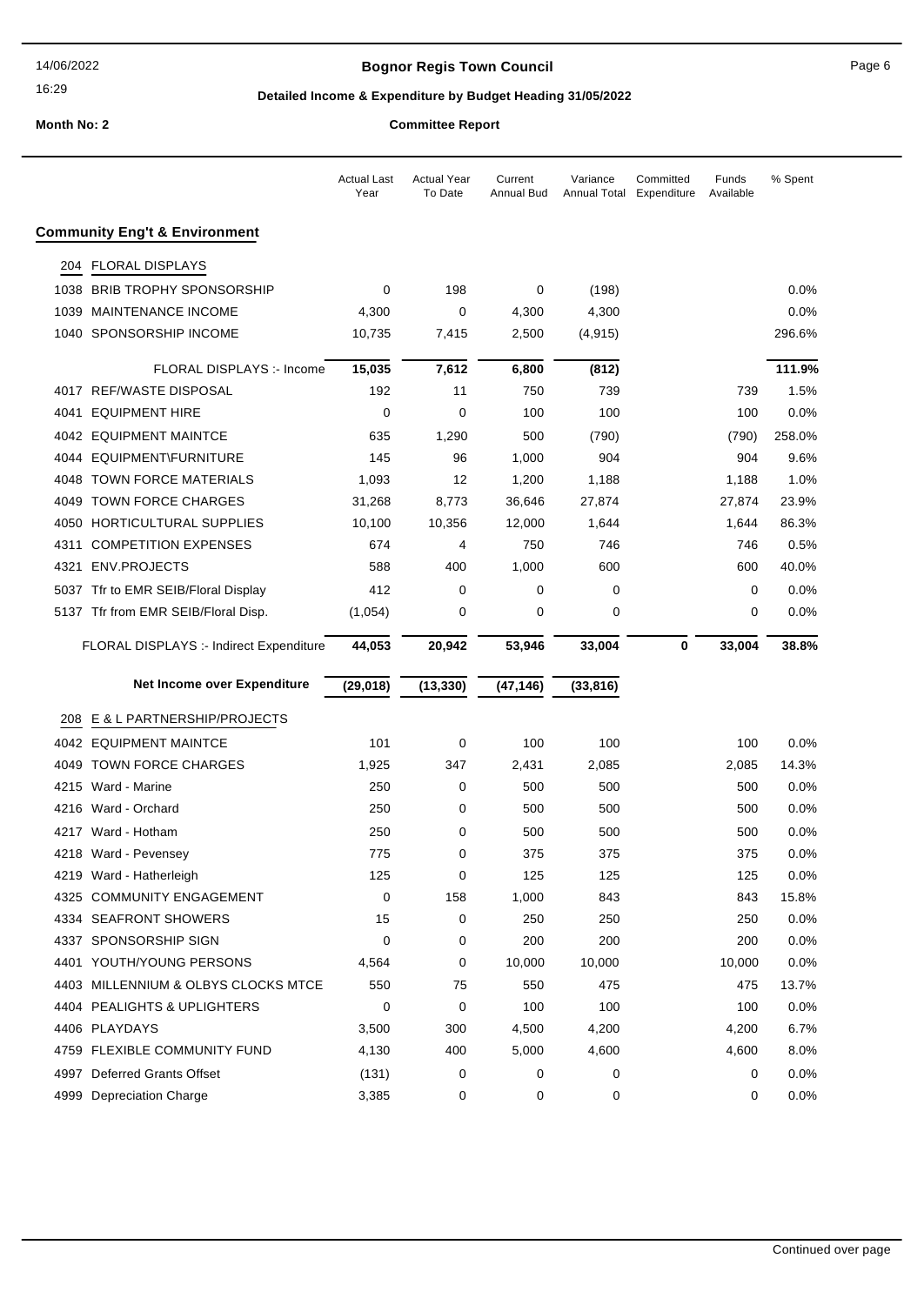14/06/2022

#### 16:29

## **Bognor Regis Town Council Connect Connect Page 7** Page 7

## **Detailed Income & Expenditure by Budget Heading 31/05/2022**

|                                                       | <b>Actual Last</b><br>Year | <b>Actual Year</b><br>To Date | Current<br>Annual Bud | Variance<br><b>Annual Total</b> | Committed<br>Expenditure | Funds<br>Available | % Spent |
|-------------------------------------------------------|----------------------------|-------------------------------|-----------------------|---------------------------------|--------------------------|--------------------|---------|
| Tfr to E&L Projects<br>5031                           | 5,636                      | 0                             | 0                     | 0                               |                          | 0                  | 0.0%    |
| Tfr to EMR Ward Orchard<br>5045                       | 250                        | 0                             | $\mathbf 0$           | 0                               |                          | 0                  | $0.0\%$ |
| 5046 Tfr to EMR Ward Marine                           | 250                        | 0                             | 0                     | 0                               |                          | 0                  | 0.0%    |
| Tfr to EMR Ward Hotham<br>5047                        | 250                        | 0                             | 0                     | 0                               |                          | 0                  | $0.0\%$ |
| 5130 Tfr from EMR P&R Projects                        | (2,064)                    | 0                             | $\mathbf 0$           | 0                               |                          | 0                  | 0.0%    |
| 5148 Tfr from EMR Ward Pevensey                       | (400)                      | 0                             | 0                     | 0                               |                          | 0                  | $0.0\%$ |
| E & L PARTNERSHIP/PROJECTS :- Indirect<br>Expenditure | 23,610                     | 1,279                         | 26,131                | 24,852                          | 0                        | 24,852             | 4.9%    |
| <b>Net Expenditure</b>                                | (23, 610)                  | (1, 279)                      | (26, 131)             | (24, 852)                       |                          |                    |         |
| Community Eng't & Environment :- Income               | 15,035                     | 7,612                         | 6,800                 | (812)                           |                          |                    | 111.9%  |
| Expenditure                                           | 67,664                     | 22,221                        | 80,077                | 57,856                          | 0                        | 57,856             | 27.7%   |
| <b>Movement to/(from) Gen Reserve</b>                 | (52, 628)                  | (14,609)                      |                       |                                 |                          |                    |         |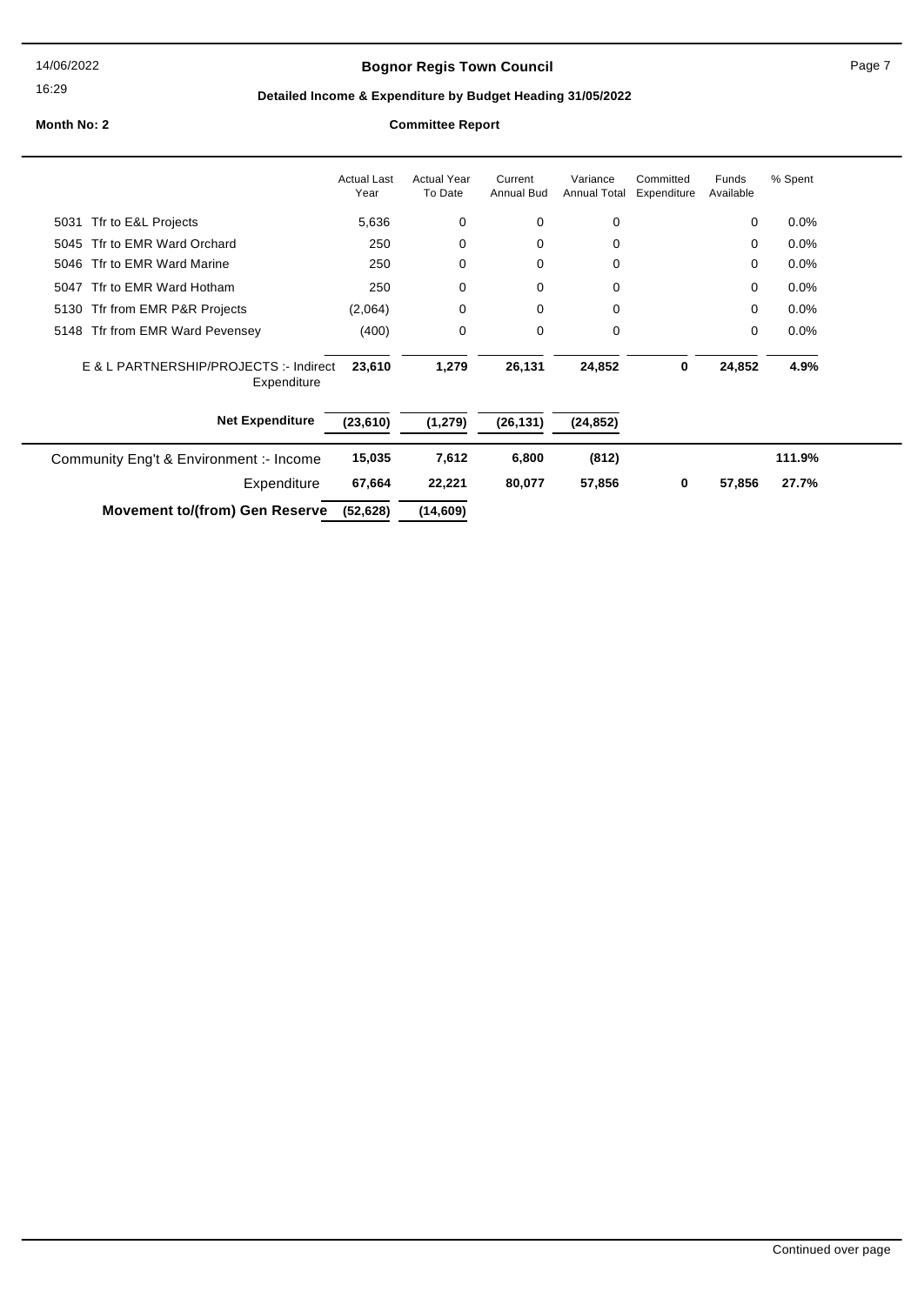## **Bognor Regis Town Council Connect Connect Page 8**

## **Detailed Income & Expenditure by Budget Heading 31/05/2022**

|      |                                              | <b>Actual Last</b><br>Year | <b>Actual Year</b><br>To Date | Current<br><b>Annual Bud</b> | Variance<br>Annual Total Expenditure | Committed | Funds<br>Available | % Spent |
|------|----------------------------------------------|----------------------------|-------------------------------|------------------------------|--------------------------------------|-----------|--------------------|---------|
|      | <b>Events, Promotion &amp; Leisure</b>       |                            |                               |                              |                                      |           |                    |         |
| 202  | METEOROLOGICAL                               |                            |                               |                              |                                      |           |                    |         |
|      | 4007 HEALTH & SAFETY                         | 127                        | 24                            | 200                          | 176                                  |           | 176                | 11.8%   |
| 4021 | <b>TELEPHONE &amp; FAX</b>                   | 466                        | 84                            | 500                          | 416                                  |           | 416                | 16.8%   |
|      | 4042 EQUIPMENT MAINTCE                       | 0                          | 0                             | 50                           | 50                                   |           | 50                 | 0.0%    |
|      | 4044 EQUIPMENT\FURNITURE                     | 0                          | 0                             | 50                           | 50                                   |           | 50                 | 0.0%    |
|      | 4048 TOWN FORCE MATERIALS                    | 4                          | 0                             | $\mathbf 0$                  | 0                                    |           | 0                  | 0.0%    |
|      | 4049 TOWN FORCE CHARGES                      | 303                        | 0                             | 242                          | 242                                  |           | 242                | 0.0%    |
|      | 4159 MET OFFICER ASSISTANT                   | 6,139                      | 541                           | 5,000                        | 4,459                                |           | 4,459              | 10.8%   |
|      | METEOROLOGICAL :- Indirect Expenditure       | 7,039                      | 649                           | 6,042                        | 5,393                                | 0         | 5,393              | 10.7%   |
|      | <b>Net Expenditure</b>                       | (7,039)                    | (649)                         | (6, 042)                     | (5, 393)                             |           |                    |         |
| 207  | <b>CHRISTMAS ACTIVITIES</b>                  |                            |                               |                              |                                      |           |                    |         |
| 4000 | <b>BUDGET UNALLOCATED</b>                    | $\mathbf 0$                | 0                             | 3,074                        | 3,074                                |           | 3,074              | 0.0%    |
|      | 4014 ELECTRICITY                             | 473                        | 0                             | 300                          | 300                                  |           | 300                | 0.0%    |
|      | 4042 EQUIPMENT MAINTCE                       | 27,008                     | 28,525                        | 55,000                       | 26,476                               |           | 26,476             | 51.9%   |
|      | 4049 TOWN FORCE CHARGES                      | 715                        | 22                            | 1,864                        | 1,842                                |           | 1,842              | 1.2%    |
| 4050 | HORTICULTURAL SUPPLIES                       | 210                        | $\mathbf 0$                   | 0                            | 0                                    |           | 0                  | 0.0%    |
|      | 4997 Deferred Grants Offset                  | (497)                      | 0                             | 0                            | 0                                    |           | 0                  | 0.0%    |
|      | 5031 Tfr to E&L Projects                     | 992                        | 0                             | 0                            | 0                                    |           | 0                  | 0.0%    |
|      | 5131 Tfr from EMR E&L Projects               | (750)                      | (1, 257)                      | 0                            | 1,257                                |           | 1,257              | 0.0%    |
|      | CHRISTMAS ACTIVITIES :- Indirect Expenditure | 28,151                     | 27,290                        | 60,238                       | 32,948                               | 0         | 32,948             | 45.3%   |
|      | <b>Net Expenditure</b>                       | (28, 151)                  | (27, 290)                     | (60, 238)                    | (32, 948)                            |           |                    |         |
| 301. | <b>EVENTS - GENERAL</b>                      |                            |                               |                              |                                      |           |                    |         |
|      | 1056 Classic Motor Show Income               | 0                          | 1,160                         | 0                            | (1, 160)                             |           |                    | $0.0\%$ |
|      | 1058 DAY IN THE PARK INCOME                  | 300                        | 0                             | 0                            | $\mathbf 0$                          |           |                    | 0.0%    |
|      | 1080 DONATIONS RECEIVED                      | 233                        | 0                             | 0                            | 0                                    |           |                    | $0.0\%$ |
|      | 1736 EVENTS INCOME - PROMS                   | 50                         | 0                             | 0                            | 0                                    |           |                    | 0.0%    |
|      | EVENTS - GENERAL :- Income                   | 583                        | 1,160                         | 0                            | (1, 160)                             |           |                    |         |
|      | 4001 STAFF SALARIES - BASIC                  | 701                        | 0                             | 1,500                        | 1,500                                |           | 1,500              | $0.0\%$ |
|      | 4007 HEALTH & SAFETY                         | 63                         | 12                            | 120                          | 108                                  |           | 108                | 9.8%    |
|      | 4024 SUBSCRIPTIONS/LICENCES                  | 95                         | 70                            | 100                          | 30                                   |           | 30                 | 70.0%   |
|      | 4032 PUBLICITY/PROMOTION                     | 742                        | 0                             | 1,200                        | 1,200                                |           | 1,200              | 0.0%    |
|      | 4042 EQUIPMENT MAINTCE                       | 70                         | 0                             | 0                            | 0                                    |           | 0                  | $0.0\%$ |
|      | 4044 EQUIPMENT\FURNITURE                     | 270                        | 0                             | 250                          | 250                                  |           | 250                | 0.0%    |
|      | 4049 TOWN FORCE CHARGES                      | 3,707                      | 1,007                         | 1,397                        | 391                                  |           | 391                | 72.0%   |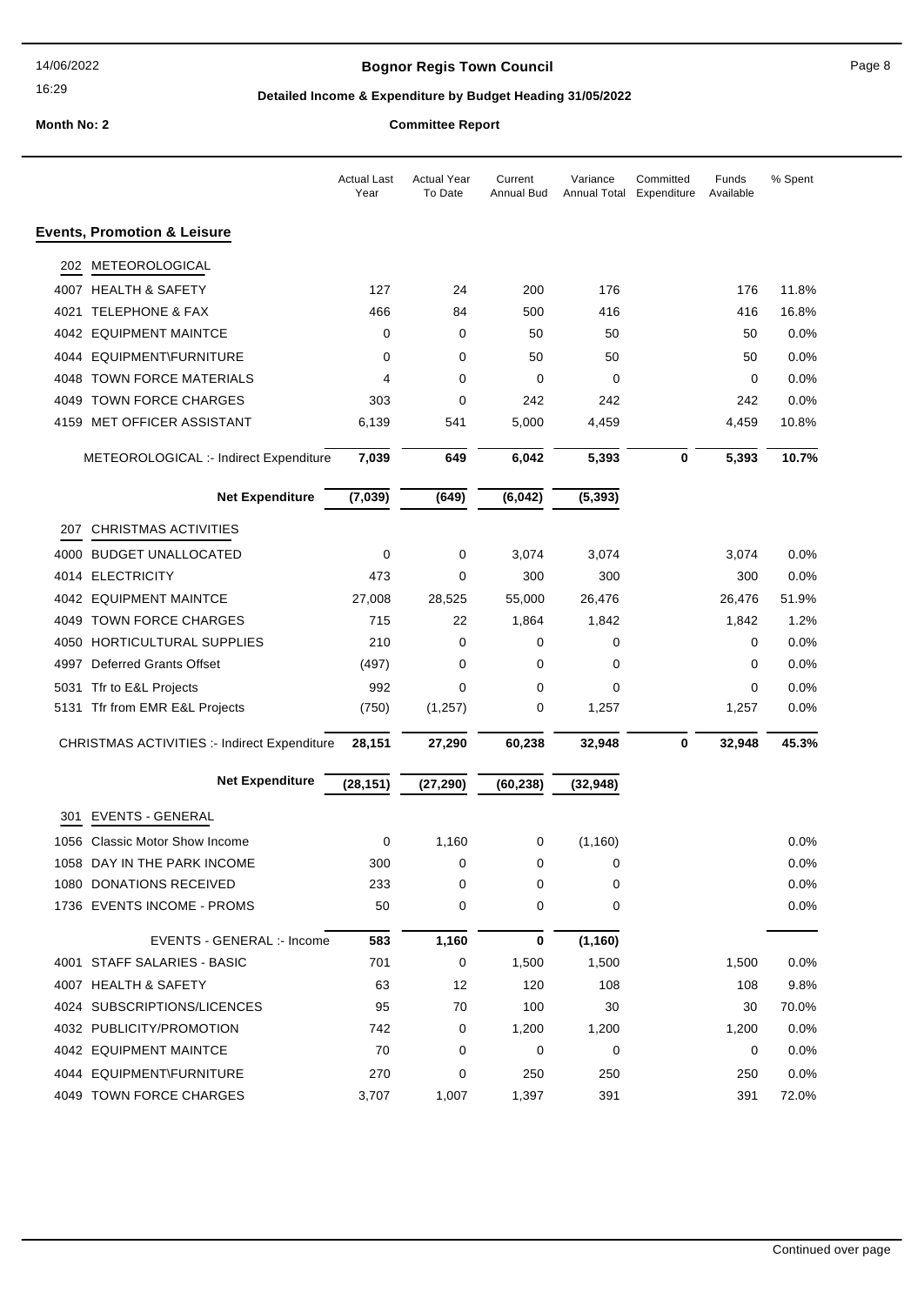## **Bognor Regis Town Council Connect Connect Page 9** Page 9

16:29

## **Detailed Income & Expenditure by Budget Heading 31/05/2022**

|                                              | <b>Actual Last</b><br>Year | <b>Actual Year</b><br>To Date | Current<br><b>Annual Bud</b> | Variance<br><b>Annual Total</b> | Committed<br>Expenditure | Funds<br>Available | % Spent |
|----------------------------------------------|----------------------------|-------------------------------|------------------------------|---------------------------------|--------------------------|--------------------|---------|
| 4734 VIRTUAL HALF TERM EVENTS                | 1,000                      | 0                             | 0                            | $\mathbf 0$                     |                          | 0                  | 0.0%    |
| 4736 PROMS IN THE PARK                       | 3,109                      | 0                             | 3,000                        | 3,000                           |                          | 3,000              | 0.0%    |
| 4737 FUNSHINE DAYS                           | 6,845                      | 0                             | 5,000                        | 5,000                           |                          | 5,000              | 0.0%    |
| <b>QUEENS PLATINUM JUBILEE EVENT</b><br>4740 | $\mathbf 0$                | 4,292                         | 5,000                        | 708                             |                          | 708                | 85.8%   |
| BOOK DAY IN THE PARK<br>4745                 | 4,348                      | 0                             | $\mathbf 0$                  | $\mathbf 0$                     |                          | 0                  | 0.0%    |
| A DRIVE THROUGH TIME<br>4746                 | 300                        | 2,144                         | 4,000                        | 1,856                           |                          | 1,856              | 53.6%   |
| <b>WORLD OCEAN DAY</b><br>4747               | 940                        | 0                             | 0                            | 0                               |                          | 0                  | 0.0%    |
| SIR RICHARD HOTHAM'S BIRTHDAY<br>4748        | 0                          | 0                             | 600                          | 600                             |                          | 600                | 0.0%    |
| SUNDAY AFTERNOON CONCERTS<br>4749            | 0                          | 1,250                         | 1,250                        | 0                               |                          | 0                  | 100.0%  |
| <b>Depreciation Charge</b><br>4999           | 454                        | 0                             | 0                            | 0                               |                          | 0                  | 0.0%    |
| Tfr to EMR Promotion/Publicity<br>5026       | 458                        | 0                             | 0                            | 0                               |                          | 0                  | 0.0%    |
| Tfr to EMR Events Underspend<br>5028         | 2,386                      | 0                             | 0                            | 0                               |                          | 0                  | 0.0%    |
| Tfr from EMR Promo/Publicity<br>5126         | (617)                      | 0                             | 0                            | 0                               |                          | 0                  | 0.0%    |
| Tfr from EMR Events Sponsor<br>5139          | (520)                      | 0                             | 0                            | $\mathbf 0$                     |                          | 0                  | 0.0%    |
| EVENTS - GENERAL :- Indirect Expenditure     | 24,352                     | 8,775                         | 23,417                       | 14,642                          | $\mathbf 0$              | 14,642             | 37.5%   |
| Net Income over Expenditure                  | (23, 770)                  | (7,615)                       | (23, 417)                    | (15, 802)                       |                          |                    |         |
| <b>EVENTS - BR CARNIVAL</b><br>302           |                            |                               |                              |                                 |                          |                    |         |
| 4007 HEALTH & SAFETY                         | 12                         | 0                             | $\mathbf 0$                  | 0                               |                          | 0                  | $0.0\%$ |
|                                              |                            |                               |                              |                                 |                          |                    |         |
| EVENTS - BR CARNIVAL :- Indirect Expenditure | 12                         | $\bf{0}$                      | $\mathbf 0$                  | $\bf{0}$                        | $\mathbf 0$              | $\bf{0}$           |         |
| <b>Net Expenditure</b>                       | (12)                       | $\bf{0}$                      | 0                            | 0                               |                          |                    |         |
| <b>EVENTS - ROLLER RINK</b><br>305           |                            |                               |                              |                                 |                          |                    |         |
| 4049 TOWN FORCE CHARGES                      | 44                         | 0                             | 0                            | 0                               |                          | 0                  | 0.0%    |
| EVENTS - ROLLER RINK :- Indirect Expenditure | 44                         | $\bf{0}$                      | $\mathbf 0$                  | $\bf{0}$                        | $\bf{0}$                 | $\bf{0}$           |         |
| <b>Net Expenditure</b>                       | (44)                       | 0                             | 0                            | 0                               |                          |                    |         |
|                                              |                            |                               |                              |                                 |                          |                    |         |
| 306 EVENTS - SWITCH ON                       |                            |                               |                              |                                 |                          |                    |         |
| 1086 GRANTS ADC MATCHED FUNDING              | 0                          | 12,500                        | 0                            | (12,500)                        |                          |                    | 0.0%    |
| EVENTS - SWITCH ON :- Income                 | $\bf{0}$                   | 12,500                        | 0                            | (12, 500)                       |                          |                    |         |
| 4000 BUDGET UNALLOCATED                      | 0                          | 0                             | 3,500                        | 3,500                           |                          | 3,500              | 0.0%    |
| 4007 HEALTH & SAFETY                         | 6                          | 0                             | 0                            | 0                               |                          | 0                  | 0.0%    |
| 4049 TOWN FORCE CHARGES                      | 66                         | 0                             | 792                          | 792                             |                          | 792                | 0.0%    |
| 4750 GRANT AID                               | 3,000                      | 0                             | 0                            | 0                               |                          | 0                  | 0.0%    |
| 5039 Tfr to EMR Events Sponsorship           | 2,500                      | 0                             | 0                            | 0                               |                          | 0                  | 0.0%    |
| EVENTS - SWITCH ON :- Indirect Expenditure   | 5,572                      | 0                             | 4,292                        | 4,292                           | 0                        | 4,292              |         |
| Net Income over Expenditure                  | (5, 572)                   | 12,500                        | (4, 292)                     | (16, 792)                       |                          |                    |         |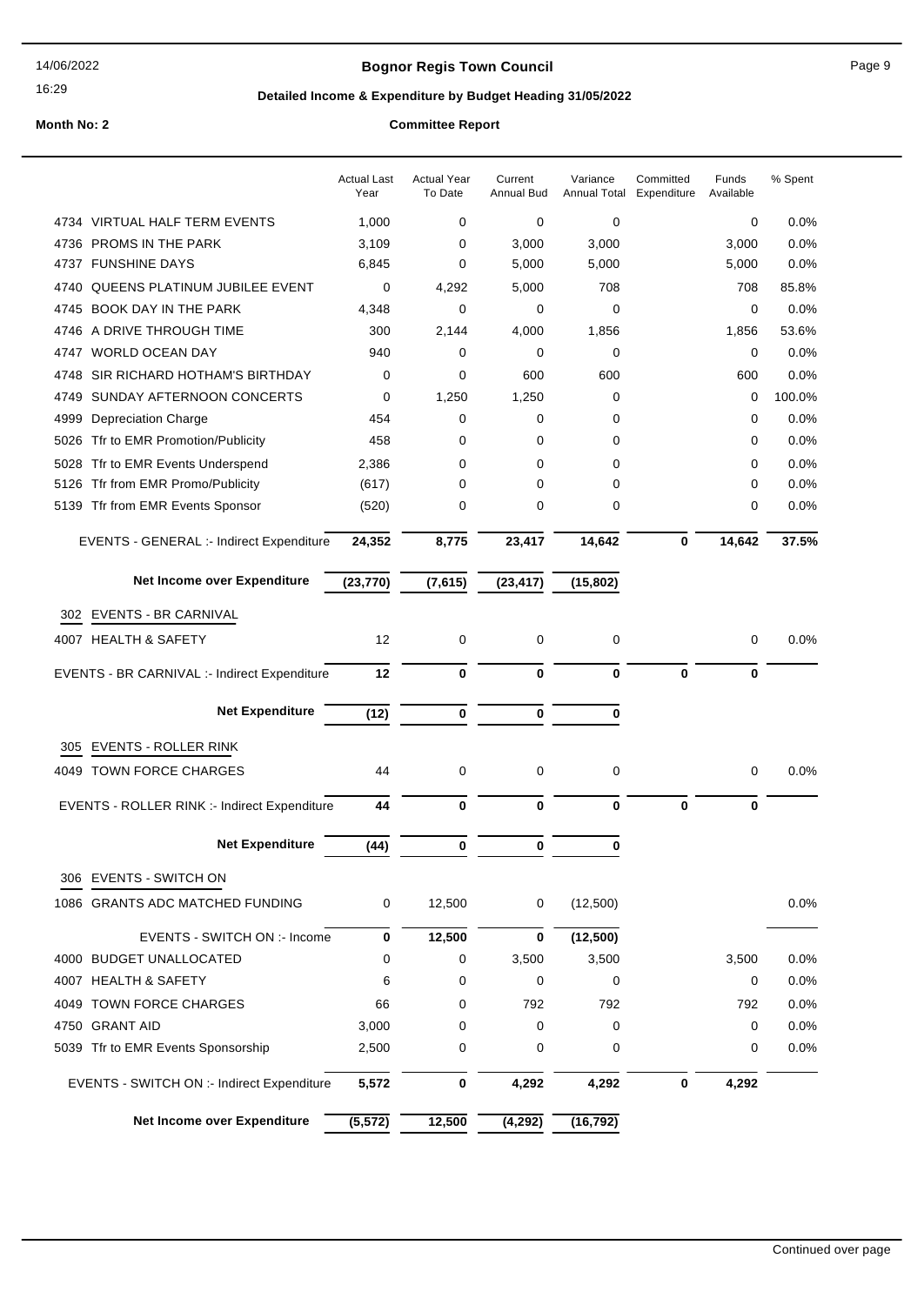## **Bognor Regis Town Council** Page 10

## **Detailed Income & Expenditure by Budget Heading 31/05/2022**

|      |                                           | <b>Actual Last</b><br>Year | <b>Actual Year</b><br>To Date | Current<br><b>Annual Bud</b> | Variance<br><b>Annual Total</b> | Committed<br>Expenditure | Funds<br>Available | % Spent |
|------|-------------------------------------------|----------------------------|-------------------------------|------------------------------|---------------------------------|--------------------------|--------------------|---------|
|      | 402 ALLOTMENTS                            |                            |                               |                              |                                 |                          |                    |         |
|      | 1010 RENT RECEIVED                        | 2,196                      | 1,163                         | 2,100                        | 937                             |                          |                    | 55.4%   |
|      | 1018 Key Deposits Forfeited               | 490                        | 0                             | 0                            | $\mathbf 0$                     |                          |                    | 0.0%    |
| 1019 | <b>Holding Deposits Forfeited</b>         | 0                          | 40                            | 0                            | (40)                            |                          |                    | 0.0%    |
|      | ALLOTMENTS :- Income                      | 2,686                      | 1,203                         | 2,100                        | 897                             |                          |                    | 57.3%   |
|      | 4012 WATER RATES                          | 333                        | 211                           | 800                          | 589                             |                          | 589                | 26.4%   |
|      | 4034 ALLOTMENTS COMPET'N                  | $\mathbf 0$                | 0                             | 100                          | 100                             |                          | 100                | 0.0%    |
| 4039 | <b>GRAVITS LANE MAINTCE</b>               | 377                        | 12                            | 1,000                        | 988                             |                          | 988                | 1.2%    |
|      | 4044 EQUIPMENT\FURNITURE                  | 52                         | 0                             | 0                            | $\mathbf 0$                     |                          | 0                  | 0.0%    |
| 4049 | <b>TOWN FORCE CHARGES</b>                 | 1,469                      | 715                           | 1,276                        | 561                             |                          | 561                | 56.0%   |
| 4997 | <b>Deferred Grants Offset</b>             | (240)                      | 0                             | 0                            | 0                               |                          | 0                  | 0.0%    |
| 4999 | <b>Depreciation Charge</b>                | 1,351                      | 0                             | 0                            | $\mathbf 0$                     |                          | 0                  | 0.0%    |
| 5025 | Tfr to EMR Allotments                     | 1,113                      | 40                            | 0                            | (40)                            |                          | (40)               | 0.0%    |
|      | <b>ALLOTMENTS :- Indirect Expenditure</b> | 4,454                      | 978                           | 3,176                        | 2,199                           | 0                        | 2,199              | 30.8%   |
|      | Net Income over Expenditure               | (1,768)                    | 226                           | (1,076)                      | (1, 302)                        |                          |                    |         |
|      | Events, Promotion & Leisure :- Income     | 3,269                      | 14,863                        | 2,100                        | (12, 763)                       |                          |                    | 707.8%  |
|      | Expenditure                               | 69,624                     | 37,691                        | 97,165                       | 59,474                          | 0                        | 59,474             | 38.8%   |
|      | <b>Movement to/(from) Gen Reserve</b>     | (66, 355)                  | (22, 828)                     |                              |                                 |                          |                    |         |